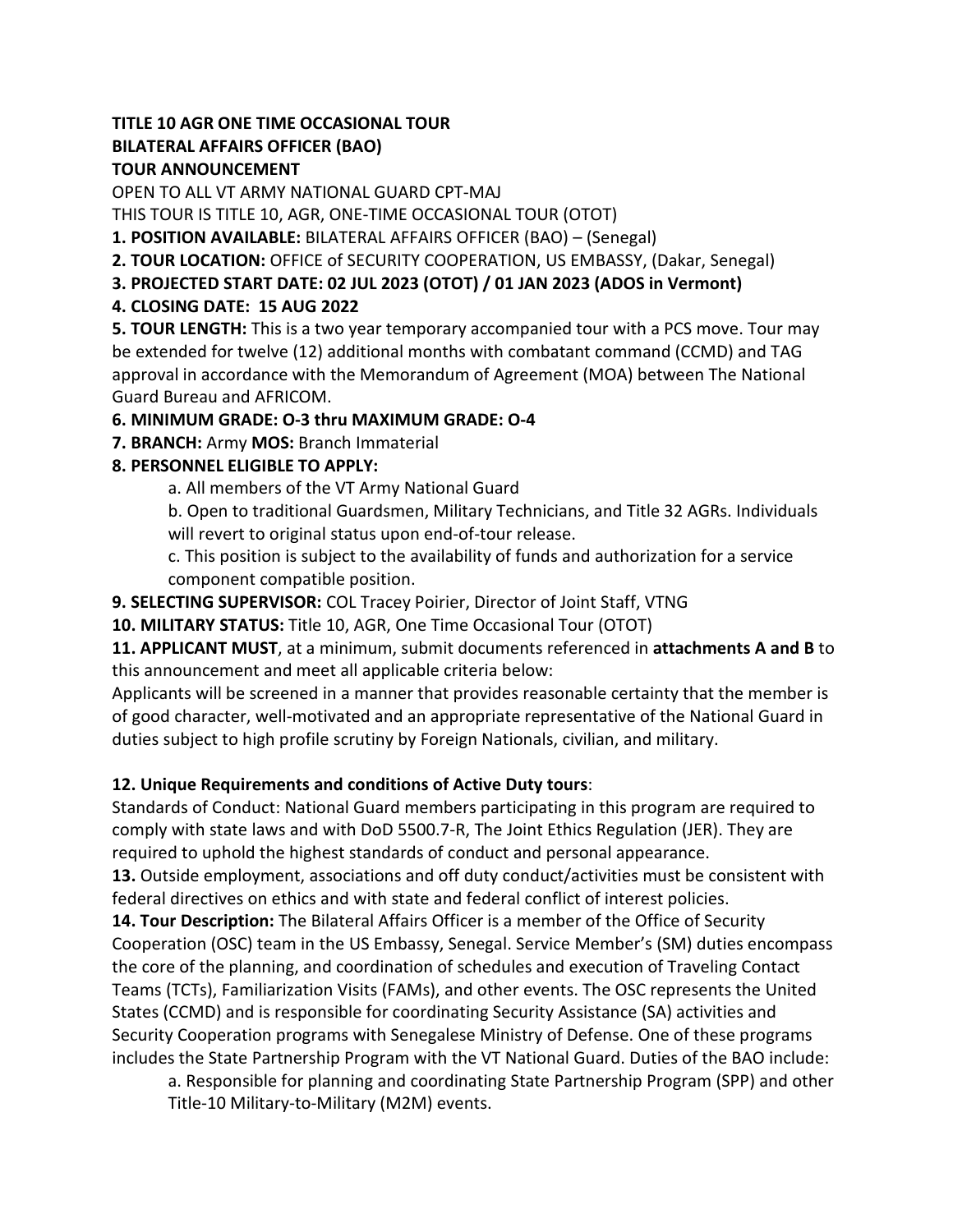b. Develop Event Concept Sheets.

c. Supports U.S. Military personnel performing such events in Host Nation.

d. Principle POC and coordinates logistics requirement for all TCTs, FAMs and Special Events.

e. Maintain event database schedule of planned events as required.

f. Assists in the development of OSC plans.

g. Manages continuing response/progression to Host Nation requirements.

h. Conducts coordination with Host Nation Points of Contact (POCs) for FAMs.

i. Ensure that requirements for follow-up actions are completed upon the conclusion of each event to include the receipt of formal After Action Reports (AARs) and updating of historical records.

j. Recommends and assists in the development of follow-on events.

k. Maintains communication with the AFRICOM Regional Program Manager (Desk Officers), USARAF service component (POCs), and the State Partner's SPP Director at NGVT-JFHQ.

l. Coordinates and supervises Foreign Service National (FSN) employee activities at the OSC as required.

m. Coordinates activities with the Host Nation Liaison Officer.

n. Coordinates procurement of Visas for Host Nation nationals with required embassies for conduct of business, if required.

o. Assists and advises on Foreign Clearance Requirements for US personnel coming to the host country for events.

p. Additional duties as directed by the Chief of the Office of Security Cooperation.

q. Coordinates with NG J5 to facilitate support of Security Cooperation objectives.

r. Provides situational awareness of Senegal's political military and economic environment to NG chain of command ISO NG objectives.

## **15. Qualifications**

### **Minimum Qualifications**:

a. Meet OCONUS standards for tour.

b. Must have current Secret clearance with the ability to obtain Top Secret clearance.

c. Civilian Education: Bachelor's degree required Masters preferred.

d. Professional Military Education: Completion of Captains Course.

e. Strong verbal/written communication and interpersonal skills.

f. Must meet service specific physical fitness, height, and weight standards.

g. Eligibility and retention requirements met to assume this Title 10, AGR, OTOT.

h. T10, AGR, OTOT, is not considered initial entry into the AGR Program.

i. Must not be able to reach sanctuary upon completion of Title 10 tour (not waiverable).

#### **Preferred Qualifications:**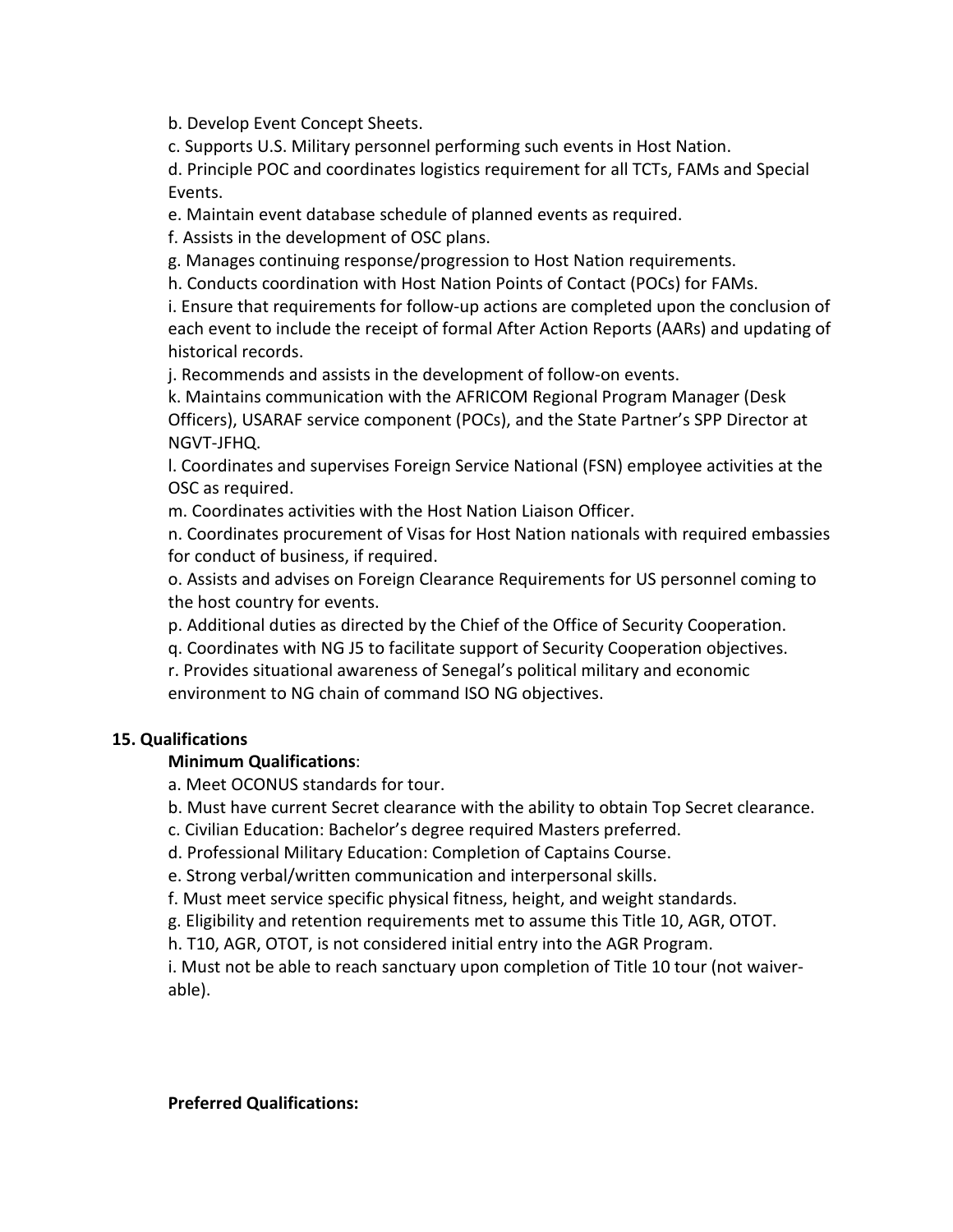a. Experience working in support of the State Partnership Program or with foreign militaries in an advisory or training capacity.

b. Served as commander of a company/squadron level or above OR staff officer at the group/BN level.

c. Military or civilian experience working in a foreign country.

d. Civilian degrees in International Affairs, World History, Languages, Political Science, Foreign Policy studies, International Economics, Sociology or similar studies.

e. Proficiency in a foreign language or a willingness and aptitude to develop language skills in SPP partner country language.

f. Completion of ILE (Commensurate with grade).

g. Minimum three (3) years of experience in the VT National Guard.

**16.** Applicants must forward the forms listed below to arrive at the address below no later than 1600 hours on the closing date indicated above. Applications may be submitted by mail to the below address. Failure to submit all required documentation at this time will disqualify the application from consideration.

**17.** Selected officer must complete a series of online and resident courses provided by the Defense Security Cooperation Agency and the U.S. State Department. The incoming BAO will be afforded approximately 6 months of ADOS orders at home station to complete these requirements prior to reporting to the embassy in Dakar.

**18.** SUBMIT COMPLETE APPLICATION by the closing date to SSG Nathan Brimmer nathan.m.brimmer.mil@army.mil or mail to

Human Resources Office, Attention: AGR Management

Green Mountain Armory Rm 234

Colchester, VT 05446

**19.** Questions may be directed to:

MAJ Patrick Enriquez J3 - Security Cooperation Security Cooperation Director (Macedonia, Senegal, Austria) Green Mountain Armory, Camp Johnson, Colchester, VT 05446 Work: 802-338-3427 DSN 636-3427 Email: [patrick.e.enriquez.mil@army.mil](mailto:patrick.e.enriquez.mil@army.mil) 

**20. Equal Opportunity:** All qualified applicants will receive consideration for the position without discrimination for any non-merit reason(s) such as age, race, religion, gender, ethnic origin or non-disqualifying disability. Pre-selection is not only counter-productive to effective recruitment and placement but also violates National Guard merit placement principles and will not be tolerated.

Application for this tour signifies agreement to the following statement, in accordance with Title 18 USC 1001: "I certify that, to the best of my knowledge and belief, all of the information on an attached to this application is true, correct, complete, and made in good faith. I understand that false or fraudulent information on or attached to this application may be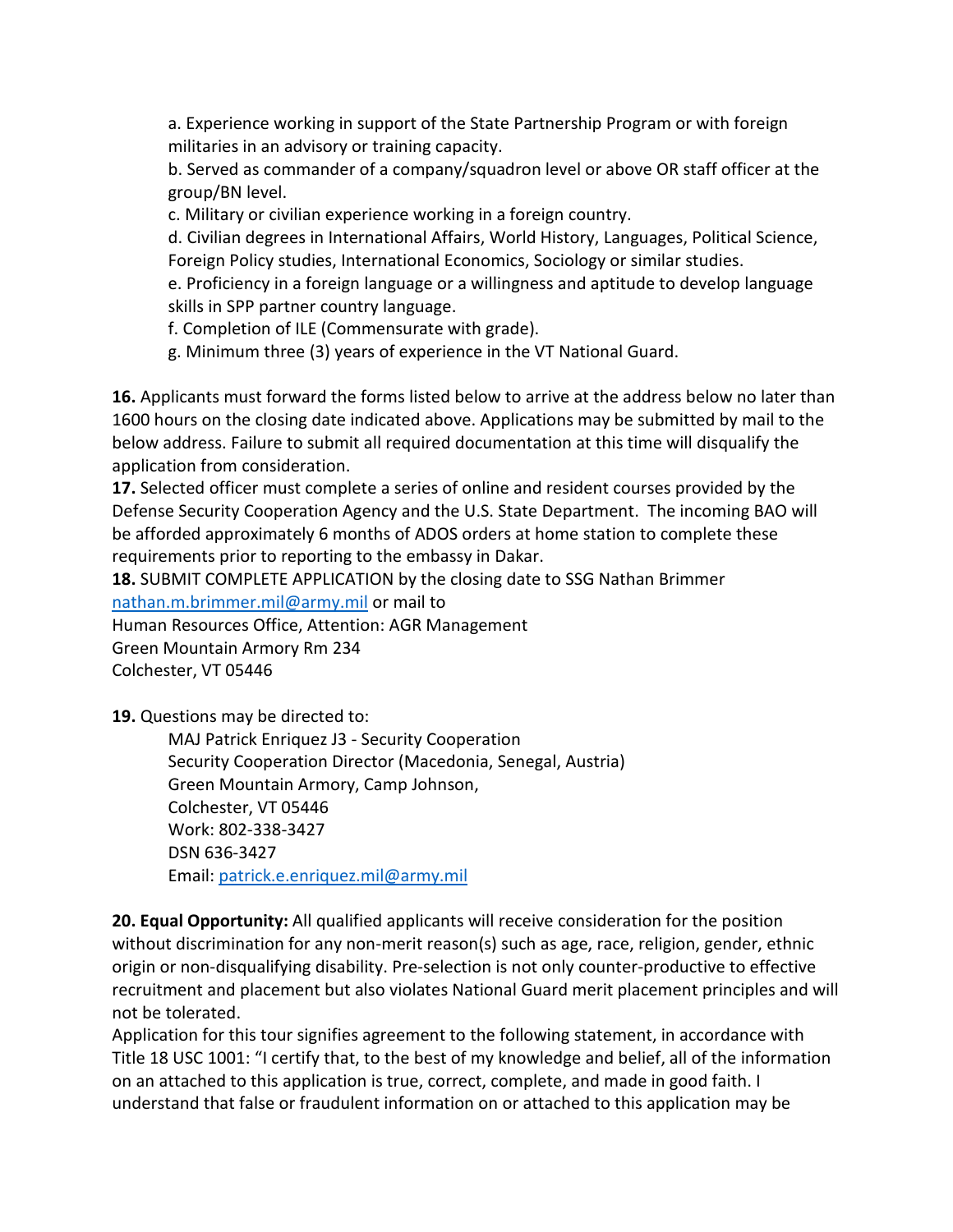grounds for rejection or for release from statutory tour after I begin work, and may be punishable by fine or imprisonment. I understand that any information I give may be investigated."

### **Attachment A (required items for the packet)**

The following are required documents to be turned in with your application:

1. A cover letter explaining why you are qualified for this position, and how you will add value to the VT State Partnership Program team as well as the US embassy team.

- 2. Letter of recommendation by SQ/BN Commander or above.
- 3. Current Officer Record Brief (ORB).
- 4. Current resume and/or Military Biographical sketch.
- 5. Promotion order to current rank.
- 6. Last 3 OERs.
- 7. Copy of latest DD 214. (if applicable).
- 8. Current active SECRET clearance validated with letter from security manager.
- 9. Periodic Health Assessment (PHA) within 12 months.
- 10. Current Annual Retirement Points Accounting Statement.
- 11. Civilian education transcripts.
- 12. "Certified True Copy" of last record APFT (M-Day) or record ACFT (AGR).
- 13. Current DA photo in Class A uniform or ASU.